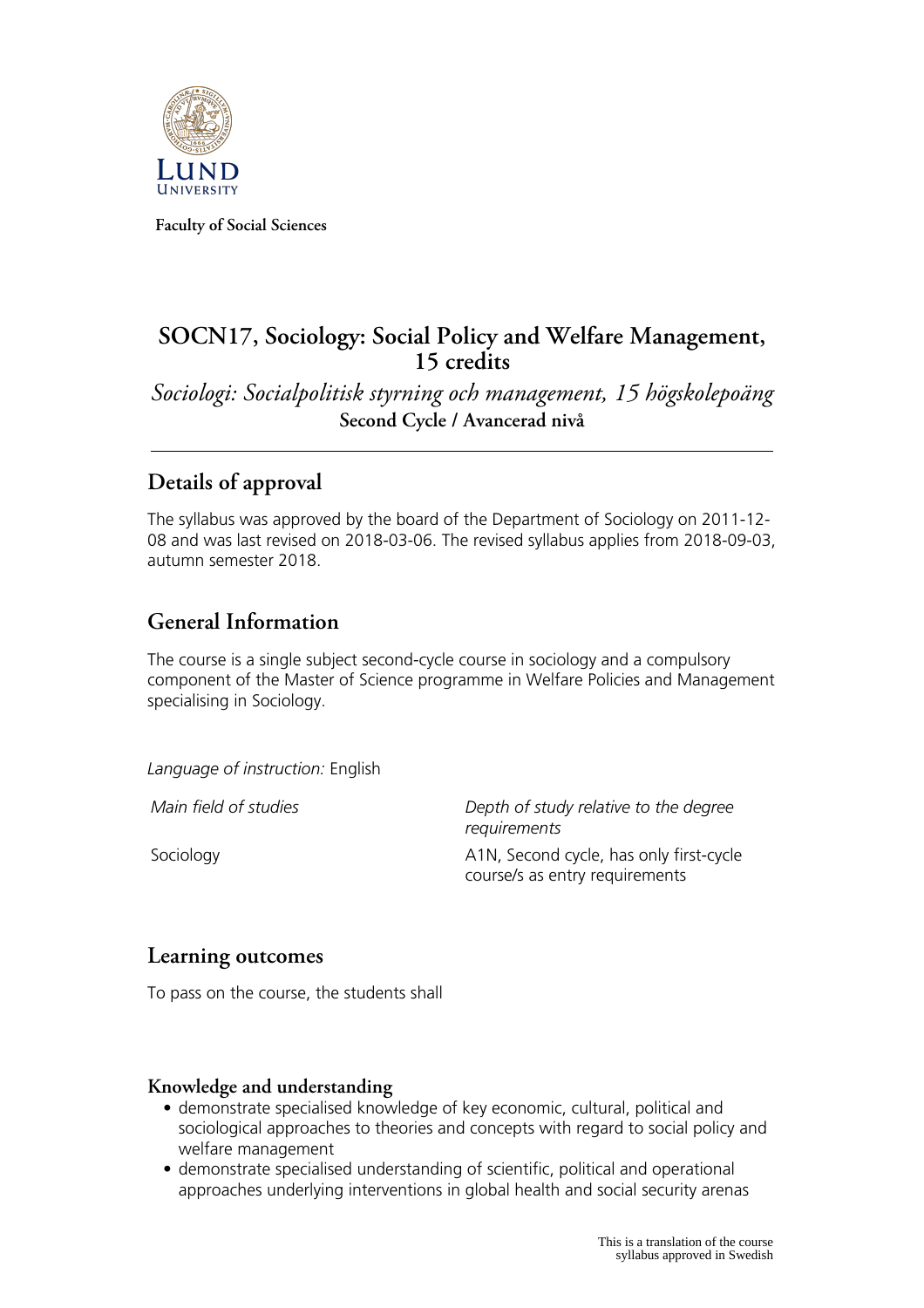#### **Competence and skills**

- demonstrate the ability to identify and critically reflect on social policy and welfare management as a form of societal analysis
- demonstrate the ability to find, understand and critically review theories linked to social policy and welfare management from a sociological perspective
- demonstrate the ability to formulate complex research questions on social policy issues
- demonstrate the ability to make informative oral and written presentations about social policy
- demonstrate the ability to provide scientific communication and summarise ongoing research on social policy and welfare management

#### **Judgement and approach**

- - demonstrate the ability to reflect on ethical and epistemological issues in relation to theories, perspectives and studies
- - demonstrate insight concerning the limitations and potential of research, its role in society and the responsibility of the individual for how it is used.

### **Course content**

The course analyses many different aspects of social policy, e g education and staff development, employment, risk management, allowance systems, family support and healthcare, based on the following questions:

- 1. What is the responsibility of the state (nation states and other forms of government) for funding and providing social welfare? The question is addressed from both a historical and international comparative perspective.
- 2. Who is the beneficiary of government-funded social welfare and which criteria and conditions are used to determine who is eligible? How can needs be measured efficiently?
- 3. How can welfare management be executed effectively and efficiently?
- 4. Which new elements in social policy and which recent reforms have had an important (both negative and positive) impact on the implementation and outcomes of welfare programmes?
- 5. What can evaluations of social policy programmes say about the costs and benefits of the implementation of different types of policies and strategies?
- 6. How have the roles of government, NGOs and profit-making organisations changed with regard to the provision of welfare services? How has public opinion changed, in particular with regard to recent changes in the public sector (e g requirements of measurability, procurement of private companies etc)?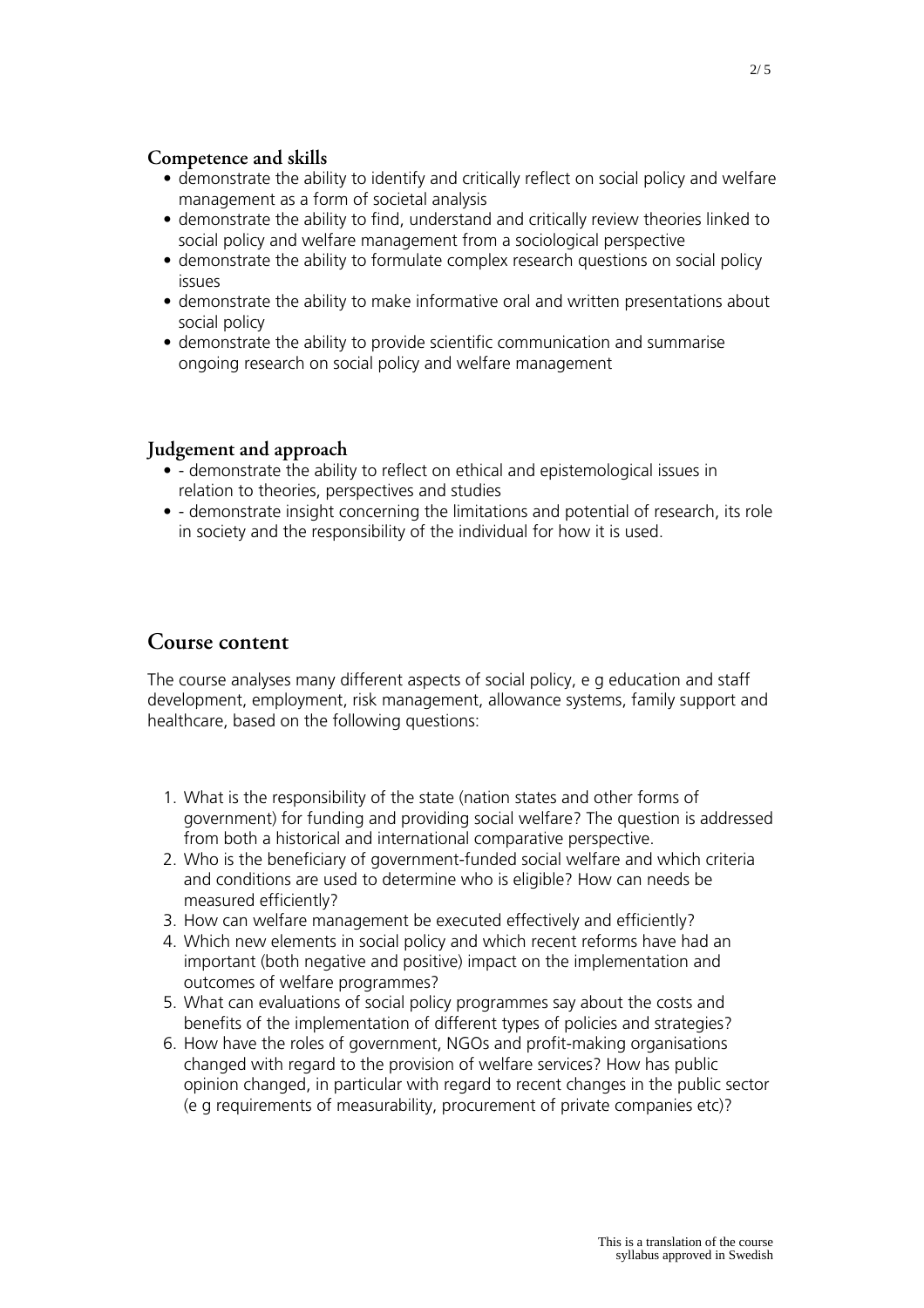## **Course design**

The teaching consists of a combination of lectures and seminars. At the seminars, the students carry out oral and written presentations of the literature and the specific subjects. The course is completed with seminars where the students' papers are discussed.

Unless there are valid reasons to the contrary, participation in seminars is compulsory. Students who have been unable to participate due to circumstances such as accidents or sudden illness will be offered the opportunity to compensate for or re-take compulsory components. This also applies to students who have been absent because of duties as an elected student representative.

#### **Assessment**

The assessment is based on an individual take-home exam.

Three opportunities for examination are offered in conjunction with the course: a first examination, a retake and a catch-up exam. Two further re-examinations on the same course content are offered within a year of a major change or discontinuation of the course. After this, further re-examination opportunities are offered but in accordance with the current course syllabus.

The examiner, in consultation with Disability Support Services, may deviate from the regular form of examination in order to provide a permanently disabled student with a form of examination equivalent to that of a student without a disability.

*Subcourses that are part of this course can be found in an appendix at the end of this document.*

### **Grades**

Marking scale: Fail, E, D, C, B, A.

The highest grade is A and the lowest passing grade is E. The grade for a non-passing result is Fail. The student's performance is assessed with reference to the learning outcomes of the course. For the grade of E the student must show acceptable results. For the grade of D the student must show satisfactory results. For the grade of C the student must show good results. For the grade of B the student must show very good results. For the grade of A the student must show excellent results. For the grade of Fail the student have shown unacceptable results.

At the start of the course students are informed about the learning outcomes stated in the syllabus and about the grading scale and how it is applied in the course.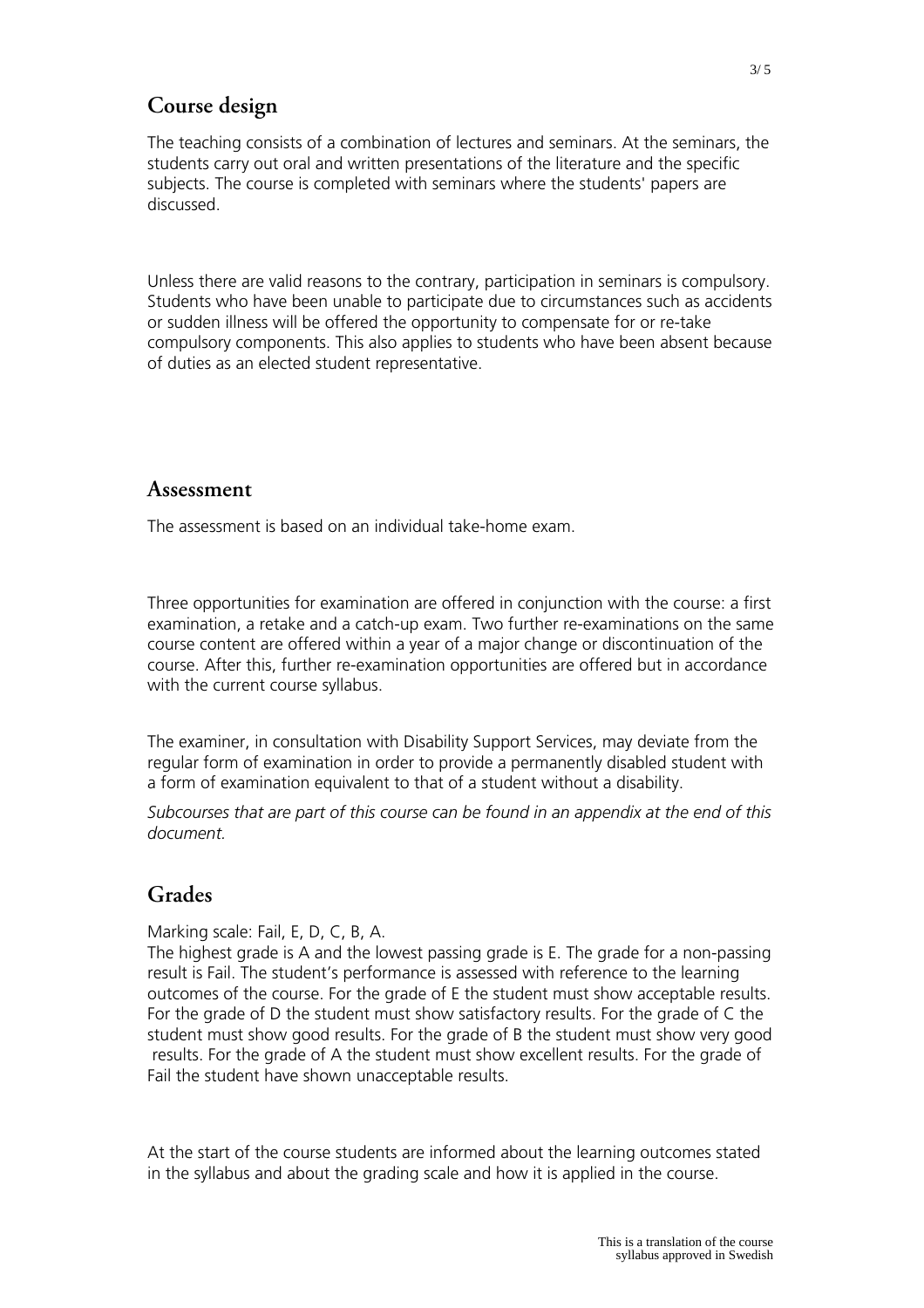# **Entry requirements**

To be admitted to the course, students must have 150 credits, including a Bachelor's degree project in a social sciences subject or the equivalent.

Oral and written proficiency in English equivalent to English 6/B from Swedish upper secondary school is a requirement. International qualifications will be assessed in accordance with national guidelines.